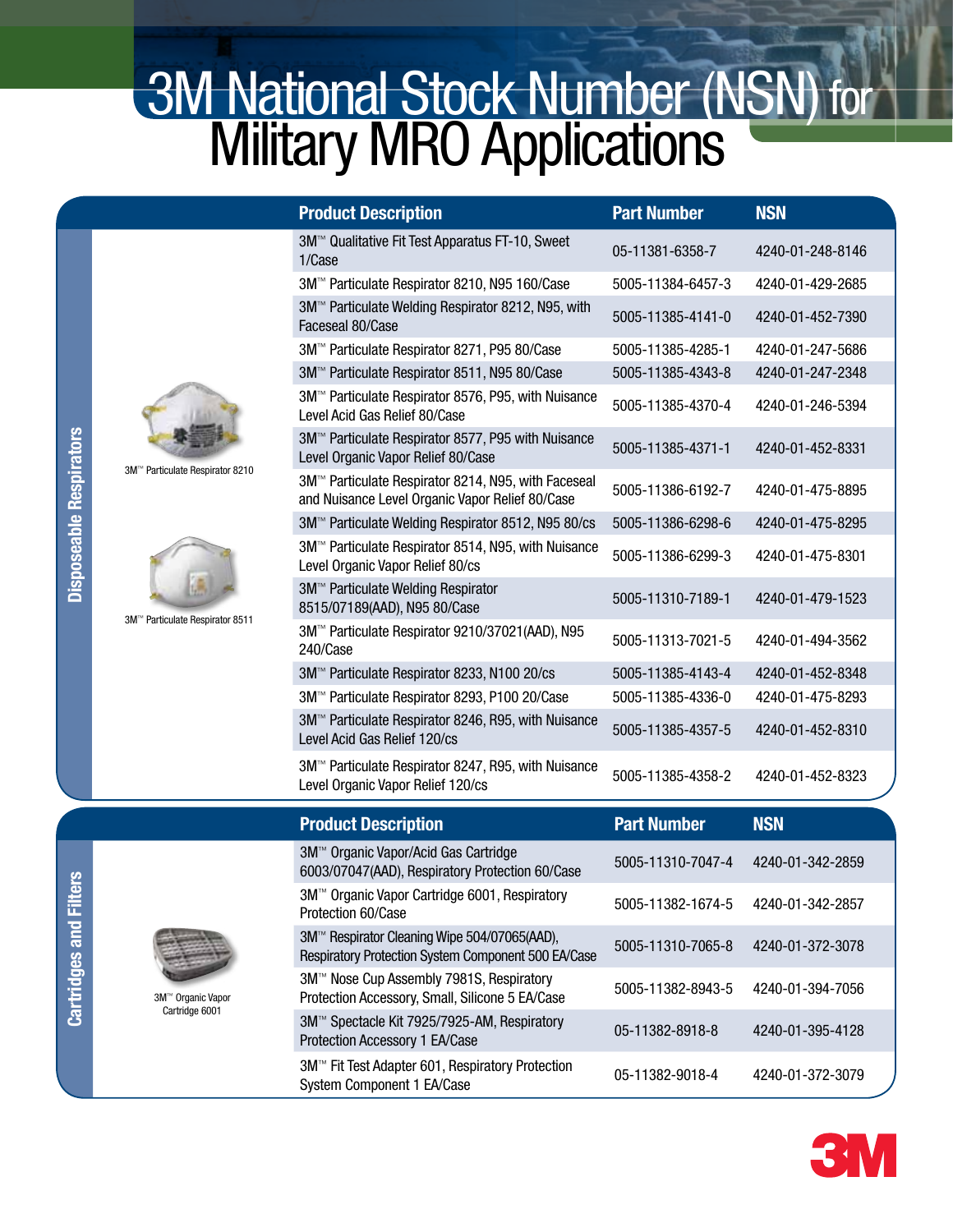|    | <b>Product Description</b>                                                                                                       | <b>Part Number</b> | <b>NSN</b>       |
|----|----------------------------------------------------------------------------------------------------------------------------------|--------------------|------------------|
|    | 3M™ Cartridge/Filter Adapter 701, Respiratory<br>Protection Replacement Part 20 EA/Case                                          | 5005-11382-9113-1  | 4240-01-389-7449 |
|    | 3M™ Particulate Filter 2091/07000(AAD), P100<br>Respiratory Protection, 100/cs                                                   | 5005-11310-7000-9  | 4240-01-320-1954 |
|    | 3M™ Multi Acid Gas/Organic Vapor Cartridge 6006,<br>Respiratory Protection 60/Case                                               | 5005-11385-4186-1  | 4240-01-455-7259 |
|    | 3M™ Particulate Filter 2096, P100 Respiratory<br>Protection, with Nuisance Level Acid Gas Relief 100/cs                          | 5005-11385-4295-0  | 4240-01-372-2610 |
|    | 3M™ Particulate Filter 2097/07184(AAD), P100<br>Respiratory Protection, with Nuisance Level Organic<br>Vapor Relief 100/cs       | 5005-11310-7184-6  | 4240-01-372-2611 |
|    | 3M™ Particulate Filter 5P71/07194(AAD), P95<br>Respiratory Protection 100 EA/Case                                                | 5005-11310-7194-5  | 4240-01-452-8678 |
|    | 3M™ Particulate Filter 2071, P95 Respiratory<br>Protection, 100/cs                                                               | 5005-11385-4356-8  | 4240-01-372-3403 |
|    | 3M <sup>™</sup> Particulate Filter 2078, P95 Respiratory Protection,<br>with Nuisance Level Organic Vapor/Acid Gas Relief 100/cs | 5005-11385-4368-1  | 4240-01-372-1343 |
|    | 3M™ Cartridge Filter Holder 7586, Respiratory<br>Protection System Component 20 EA/Case                                          | 5005-11315-2756-5  | 4240-01-495-4845 |
|    | 3M™ Formaldehyde/Organic Vapor Cartridge 6005,<br>Respiratory Protection 60/Case                                                 | 5005-11382-8883-4  | 4240-01-342-2861 |
|    | 3M™ Ammonia Methylamine Cartridge 6004,<br>Respiratory Protection 60/Case                                                        | 5005-11382-8882-7  | 4240-01-342-2860 |
|    | 3M™ Acid Gas Cartridge 6002, Respiratory Protection<br>60/Case                                                                   | 5005-11382-8880-3  | 4240-01-342-2858 |
|    | 3M™ Mercury Organic Vapor or Chlorine Acid Gas<br>Cartridge, Respiratory Protection 6009 60/Case                                 | 5005-11382-9148-3  | 4240-01-394-6341 |
|    | 3M™ Organic Vapor Cartridge/Filter 60921, P100<br><b>Respiratory Protection 60/Case</b>                                          | 5005-11384-6465-8  | 4240-01-455-7353 |
|    | 3M™ Acid Gas Cartridge/Filter 60922, P100<br>Respiratory Protection 60/Case                                                      | 5005-11384-6466-5  | 4240-01-455-7355 |
|    | 3M <sup>™</sup> Organic Vapor/Acid Gas Cartridge/Filter 60923,<br>P100 Respiratory Protection 60/Case                            | 5005-11384-6467-2  | 4240-01-455-7360 |
| 93 | 3M™ Ammonia/ Methylamine/Filter 60924, P100<br>Respiratory Protection 60/Case                                                    | 5005-11384-6468-9  | 4240-01-455-7363 |
|    | 3M™ Formaldehyde Organic Vapor Cartridge/Filter<br>60925, P100 Respiratory Protection 60/Case                                    | 5005-11384-6469-6  | 4240-01-455-7365 |
|    | 3M™ Mercury Vapor/Chlorine Gas Cartridge/Filter<br>60929, P100 Respiratory Protection 60 EA/Case                                 | 5005-11384-6471-9  | 4240-01-455-7557 |
|    | 3M™ Multi Gas/Vapor Cartridge/Filter 60926, P100<br>Respiratory Protection 60 EA/Case                                            | 5005-11385-4187-8  | 4240-01-455-7370 |
|    | 3M™ Particulate Cartridge 2076HF, Hydrogen<br>Fluoride/P95 Respiratory Protection, with Nuisance<br>Level Acid Gas Relief 100/cs | 5005-11385-4369-8  | 4240-01-372-1342 |
|    | 3M™ Cartridge FR-C2A1 1/Case                                                                                                     | 05-11387-6731-0    | 4240-01-494-7749 |
|    | 3M™ Cartridge FR-64 4/Case                                                                                                       | 5005-11315-2558-5  | 4240-01-493-8912 |
|    | 3M™ Particulate Filter 7093, P100 Respiratory<br>Protection 60 EA/Case                                                           | 5005-11315-2705-3  | 4240-01-496-1955 |
|    | 3M™ Particulate Filter 7093B, P100 Respiratory<br>Protection 144 EA/Case                                                         | 5005-11315-2706-0  | 4240-01-496-1958 |



3M™ Particulate Filter 2091



3M™ Particulate Filter 5P71



3M™ Organic Vapor Cartridge/Filter 60921



3M™ Particulate Filter 70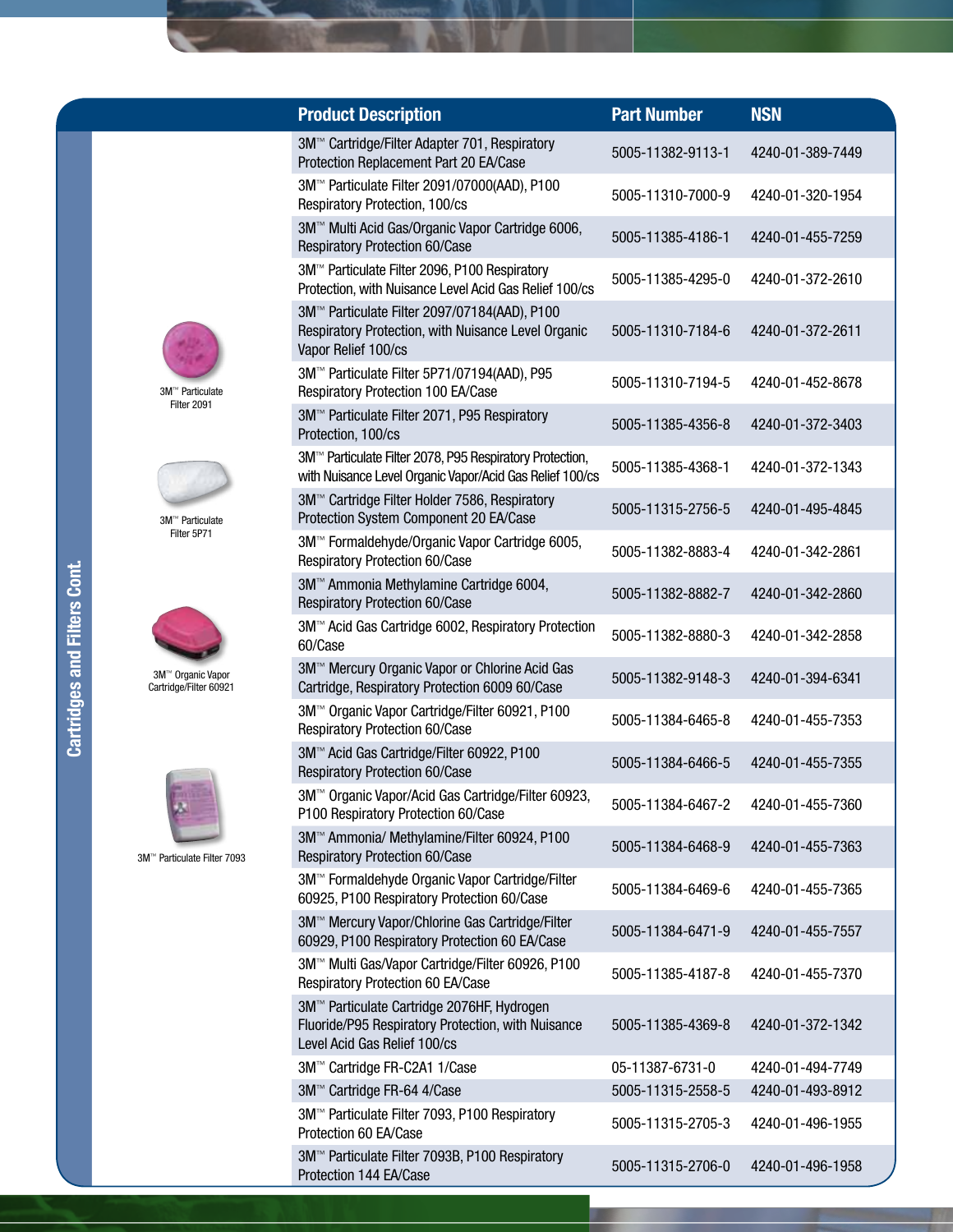|             | <b>Product Description</b>                                                                                                | <b>Part Number</b> | <b>NSN</b>       |
|-------------|---------------------------------------------------------------------------------------------------------------------------|--------------------|------------------|
|             | 3M™ Nose Cup Valve Assembly 7882, Respiratory<br>Protection Replacement Part 20 EA/Case                                   | 5002-12006-0339-1  | 4240-01-429-6062 |
|             | 3M™ Lens Frame Kit 7885, Respiratory Protection<br>Replacement Part 5 EA/Case                                             | 5002-12006-0334-6  | 4240-01-380-4962 |
|             | 3M™ Full Face Plug 7890, Respiratory Protection<br>Replacement Part 20 EA/Case                                            | 5002-12006-0331-5  | 4240-01-380-4949 |
|             | 3M™ Eyeglass Frame and Mount 7894/7894-AM,<br>Respiratory Protection Accessory, with Case<br>1 EA/Case                    | 02-12006-0379-2    | 4240-01-301-0728 |
|             | 3M™ Lens Cover 7899-25/7899-25-AM, Respiratory<br>Protection Accessory 100 EA/Case                                        | 5002-12006-0417-6  | 4240-01-248-4634 |
|             | 3M™ Lens Cover 7899-100/7899-100-AM,<br>Respiratory Protection Accessory 100 EA/Case                                      | 5002-12006-0418-3  | 4240-01-248-6435 |
|             | 3M™ Inhalation Valve 7282, Respiratory Protection<br>Replacement Part 200 EA/Case                                         | 5005-11380-8742-0  | 4240-01-248-2607 |
| sable<br>01 | 3M™ Exhalation Valve 7283, Respiratory Protection<br>Replacement Part 50 EA/Case                                          | 5005-11380-8743-7  | 4240-01-248-2608 |
|             | 3M™ Filter Retainer 501, Respiratory Protection<br>System Component 100 EA/Case                                           | 5005-11381-7668-1  | 4240-01-302-5290 |
|             | 3M™ Head Strap/Harness Assembly 7893S,<br>Respiratory Protection Replacement Part, Silicone<br>2 EA/Case                  | 5005-11382-1340-9  | 4240-01-380-4934 |
|             | 3M™ Band Clamp 7914, Respiratory Protection<br>Replacement Part 5 EA/Case                                                 | 5005-11382-1426-0  | 4240-01-394-7615 |
|             | 3M™ Filter Adapter 502, Respiratory Protection<br>System Component 100 EA/Case                                            | 5005-11382-1511-3  | 4240-01-320-1956 |
|             | 3M™ Welders Full Face Shroud 7993/7993-AM,<br>Respiratory Protection 1 EA/Case                                            | 05-11382-1538-5    | 4240-01-320-1948 |
|             | 3M™ Shroud 7915-5/7915-5-AM, Respiratory<br>Protection Accessory 5 EA/Case                                                | 5005-11382-1555-7  | 4240-01-320-1957 |
|             | 3M™ Half Facepiece Disposable Respirator Assembly<br>5101, Organic Vapor Respiratory Protection, Small<br>$12$ / $cs$     | 5005-11382-1565-6  | 4240-01-300-9401 |
| cе<br>6200  | 3M™ Half Facepiece Disposable Respirator Assembly<br>5103, Organic Vapor/Acid Gas Respiratory Protection,<br>Small 12/cs  | 5005-11382-1567-0  | 4240-01-300-9407 |
|             | 3M™ Half Facepiece Disposable Respirator Assembly<br>5201, Organic Vapor Respiratory Protection, Medium<br>$12$ / $cs$    | 5005-11382-1571-7  | 4240-01-300-9402 |
|             | 3M™ Half Facepiece Disposable Respirator Assembly<br>5203, Organic Vapor/Acid Gas Respiratory Protection,<br>Medium 12/cs | 5005-11382-1573-1  | 4240-01-300-9408 |
|             | 3M™ Half Facepiece Disposable Respirator Assembly<br>5301, Organic Vapor Respiratory Protection, Large 12/cs              | 5005-11382-1577-9  | 4240-01-300-9403 |
|             | 3M™ Half Facepiece Disposable Respirator Assembly<br>5303, Organic Vapor/Acid Gas Respiratory Protection,<br>Large 12/cs  | 5005-11382-1579-3  | 4240-01-300-9409 |
|             | 3M™ Half Facepiece Reusable Respirator<br>6100/07024(AAD), Respiratory Protection,                                        | 5005-11310-7024-5  | 4240-01-342-2852 |



3M™ Half Facepiece Disposable Respirator Assembly 5201



3M™ Half Facepiece Reusable Respirator 6200

Small 24/cs

**Half and Full Facepieces** Half and Full Facepieces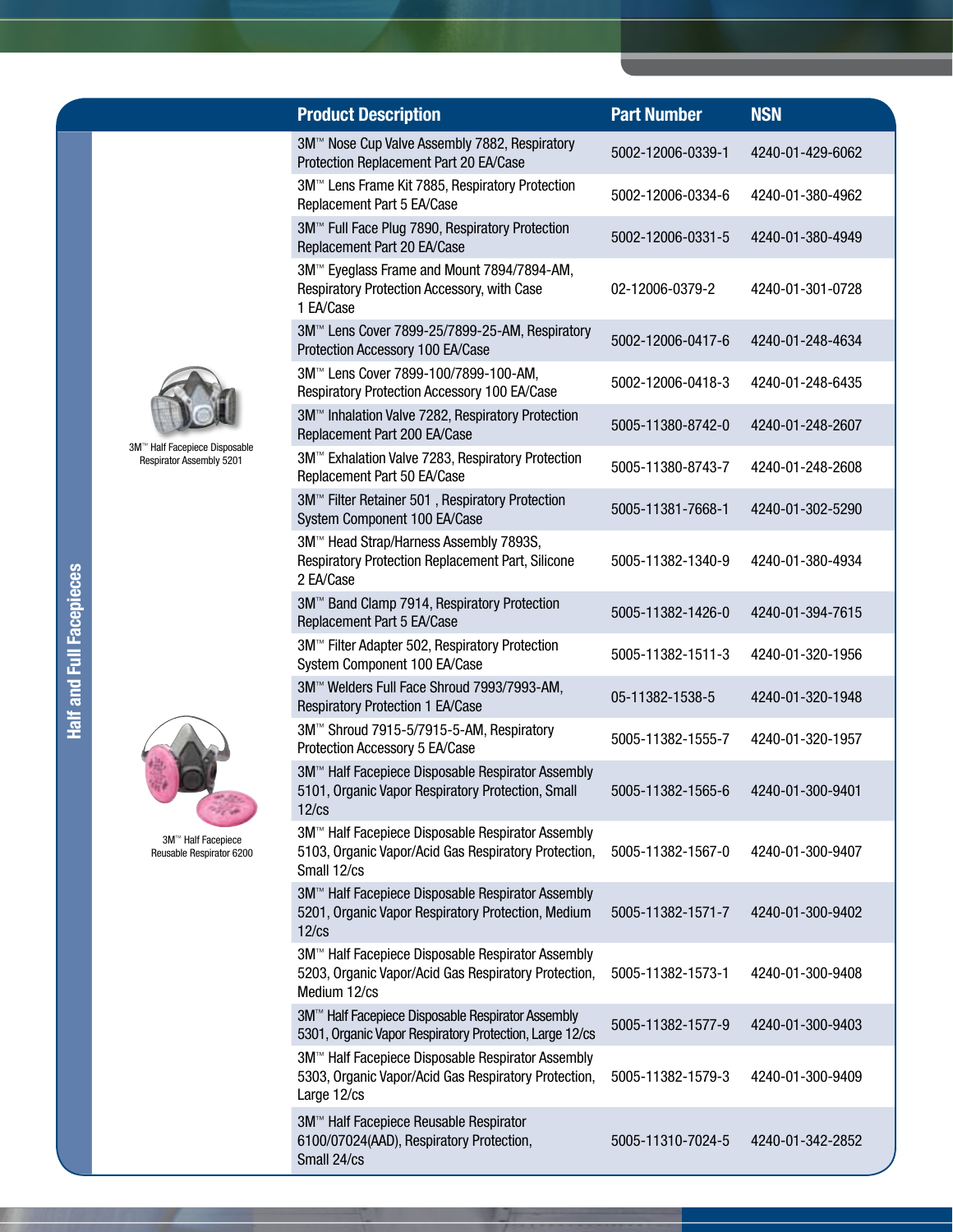| <b>Product Description</b>                                                                                                                      | <b>Part Number</b> | <b>NSN</b>       |
|-------------------------------------------------------------------------------------------------------------------------------------------------|--------------------|------------------|
| 3M™ Half Facepiece Reusable Respirator<br>6200/07025(AAD), Respiratory Protection, Medium<br>24/cs                                              | 5005-11310-7025-2  | 4240-01-342-2853 |
| 3M™ Half Facepiece Reusable Respirator<br>6300/07026(AAD), Respiratory Protection, Large 24/cs                                                  | 5005-11310-7026-9  | 4240-01-342-2854 |
| 3M™ Facepiece Lens 7884, Respiratory Protection<br>Replacement Part 5 EA/Case                                                                   | 5005-11382-9114-8  | 4240-01-247-8929 |
| 3M™ Half Facepiece Reusable Respirator Assembly<br>6191/07001(AAD), P100 Respiratory Protection,<br>Small 24/cs                                 | 5005-11310-7001-6  | 4240-01-342-5237 |
| 3M™ Half Facepiece Respirator Assembly<br>6291/07002(AAD), Medium, with 3M™ Particulate<br>Filters 2091/07000(AAD), P100 24/cs                  | 5005-11310-7002-3  | 4240-01-342-5238 |
| 3M™ Half Facepiece Respirator Assembly<br>6391/07003(AAD), Respiratory Protection, Large, with<br>3M™ Particulate Filters 2091, P100 24 EA/Case | 5005-11310-7003-0  | 4240-01-342-2855 |
| 3M™ Full Facepiece Reusable Respirator 6700,<br>Respiratory Protection, Small 4/cs                                                              | 5005-11385-4145-8  | 4240-01-454-8531 |
| 3M™ Full Facepiece Reusable Respirator 6800,<br>Respiratory Protection, Medium 4/cs                                                             | 5005-11385-4146-5  | 4240-01-454-8535 |
| 3M™ Spectacle Kit 6878/07141(AAD), Respiratory<br>Protection Accessory 1 Kit/Case                                                               | 05-11310-7141-4    | 4240-01-455-2346 |
| 3M™ Faceshield Cover 6885/07142(AAD), Respiratory<br>Protection Accessory 100/Case                                                              | 5005-11310-7142-6  | 4240-01-455-2787 |
| 3M™ Full Facepiece Reusable Respirator 6900,<br>Respiratory Protection, Large 4/cs                                                              | 5005-11385-4159-5  | 4240-01-454-8538 |
| 3M™ Full Facepiece 7800S(Sm), Respiratory<br>Protection, Small, Silicone 1 EA/Case                                                              | 05-11385-4257-3    | 4240-01-314-2780 |
| 3M™ Full Facepiece 7800S(M), Respiratory<br>Protection, Medium, Silicone 1 EA/Case                                                              | 05-11385-4258-0    | 4240-01-342-5239 |
| 3M <sup>™</sup> Full Facepiece 7800S-L, Respiratory Protection,<br>Large, Silicone 1 EA/Case                                                    | 05-11385-4259-7    | 4240-01-301-3200 |
| 3M™ Inhalation Valve 6893/07144(AAD), Respiratory<br>Protection System Component 200 EA/Case                                                    | 5005-11310-7144-0  | 4240-01-455-2811 |
| 3M™ Inhalation Port Gasket 6895/07145(AAD),<br>Respiratory Protection Replacement Part 80 EA/Case                                               | 5005-11310-7145-7  | 4240-01-455-2812 |
| 3M™ Exhalation Valve 6889/07143(AAD), Respiratory<br>Protection System Component 10 EA/Case                                                     | 5005-11310-7143-3  | 4240-01-455-2809 |
| 3M™ Full Facepiece Reusable Respirator 6700DIN,<br>Respiratory Protection, Small 4/cs                                                           | 5005-11387-6701-8  | 4240-01-479-1593 |
| 3M™ Full Facepiece Reusable Respirator 4/cs                                                                                                     | 5005-11387-6702-5  | 4240-01-479-1598 |
| 3M™ Full Facepiece Reusable Respirator 6900DIN,<br>Respiratory Protection, Large 4/cs                                                           | 5005-11387-6703-2  | 4240-01-479-1597 |
| 3M™ Head Harness Assembly 7581, Respiratory<br>Protection System Component 20 EA/Case                                                           | 5005-11315-2753-4  | 4240-01-496-4143 |
| 3M™ Inhalation Valve 7582, Respiratory Protection<br>Replacement Part 10 EA/Case                                                                | 5005-11315-2754-1  | 4240-01-495-1303 |
| 3M™ Exhalation Valve 7583, Respiratory Protection<br>System Component 10 EA/Case                                                                | 5005-11315-2755-8  | 4240-01-495-1305 |



3M™ Half Facepiece Reusable Respirator 6200



3M™ Full Facepiece Reusable Respirator 6800



3M™ Full Facepiece 7800S

Half and Full Facepieces Cont. Half and Full Facepieces Cont.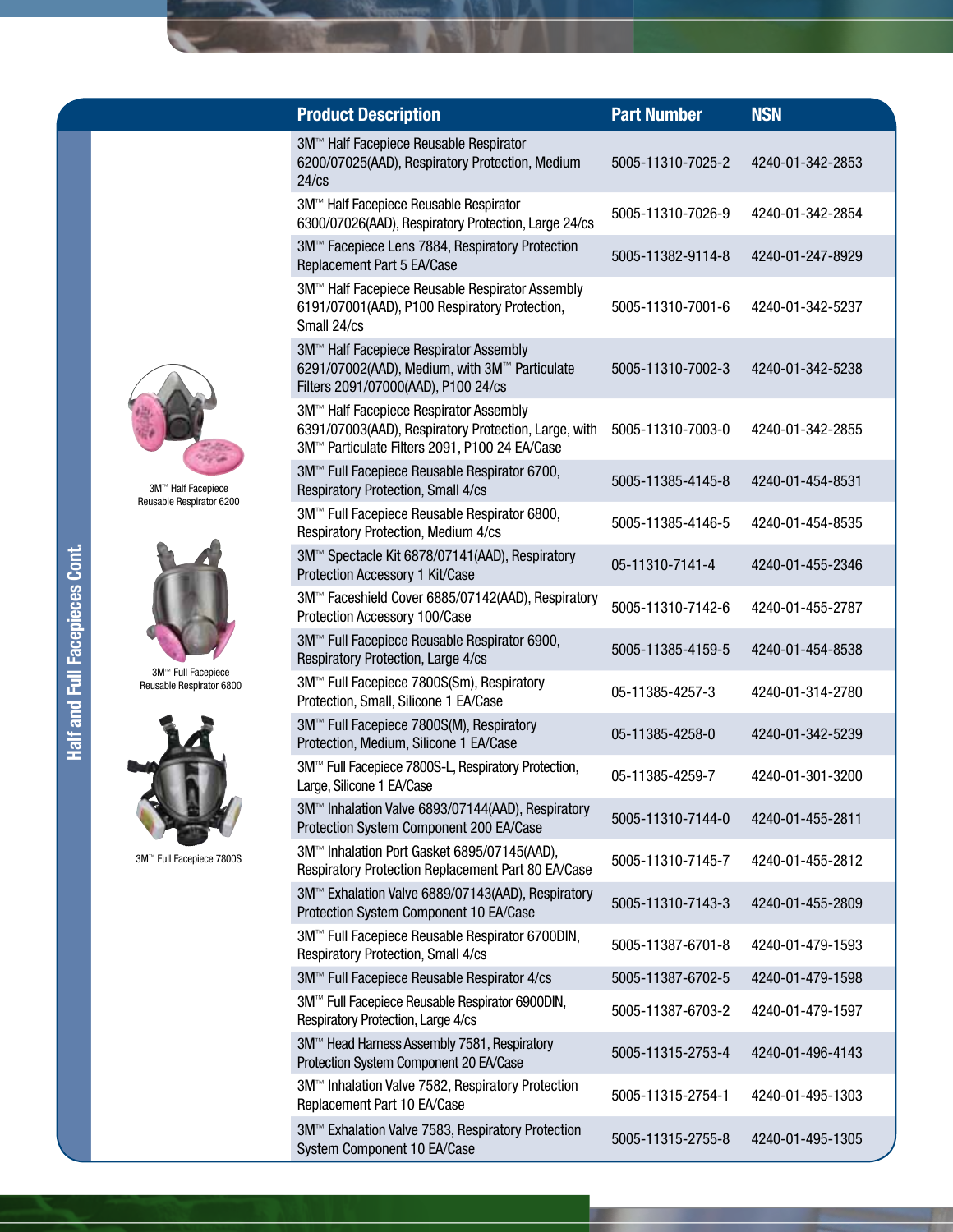| <b>Product Description</b>                                                                                            | <b>Part Number</b> | <b>NSN</b>       |
|-----------------------------------------------------------------------------------------------------------------------|--------------------|------------------|
| 3M™ Half Facepiece Reusable Respirator<br>7501/37081(AAD), Respiratory Protection, Small 10/cs                        | 5005-11313-7081-9  | 4240-01-495-1294 |
| 3M™ Half Facepiece Reusable Respirator<br>7502/37082(AAD), Respiratory Protection, Medium<br>$10$ / $cs$              | 5005-11313-7082-6  | 4240-01-495-1293 |
| 3M™ Half Facepiece Reusable Respirator<br>7503/37083(AAD), Respiratory Protection, Large 10/cs                        | 5005-11313-7083-3  | 4240-01-495-1291 |
| 3M™ Clip-on Welding Shield Kit 7990/7990-AM,<br><b>Respiratory Protection Accessory 1 EA/Case</b>                     | 05-11315-2789-8    | 4240-01-320-1953 |
| 3M™ Removable DIN Connector 7886, Respiratory<br>Protection Replacement Part 2 EA/Case                                | 5005-11382-1420-8  | 4240-01-320-1947 |
| 3M™ Half Facepiece Disposable Respirator Assembly<br>51P71, Organic Vapor/P95 Respiratory Protection,<br>Small 12/cs  | 5005-11386-6068-5  | 4240-01-300-9416 |
| 3M™ Half Facepiece Disposable Respirator Assembly<br>52P71, Organic Vapor/P95 Respiratory Protection,<br>Medium 12/cs | 5005-11386-6069-2  | 4240-01-300-9417 |
| 3M™ Half Facepiece Disposable Respirator Assembly<br>53P71, Organic Vapor/P95 Respiratory Protection,<br>Large 12/cs  | 5005-11386-6070-8  | 4240-01-300-9418 |
| 3M™ Mold Remediation Respirator Kit 68097,<br>Respiratory Protection, Medium 2 Kits/cs                                | 5005-11315-2792-3  | 4240-01-495-3349 |
| 3M™ Mold Remediation Respirator Kit 69097,<br>Respiratory Protection, Large 2 kits/Case                               | 5005-11315-2793-0  | 4240-01-495-3343 |
| <b>Product Description</b>                                                                                            | <b>Part Number</b> | <b>NSN</b>       |
| 3M™ Faceshield Cover W-9410-3 200/Case                                                                                | 5005-11381-2193-3  | 4240-01-029-7153 |
| 3M™ Ratchet Kit W-3261 1/Case                                                                                         | 05-11382-9193-8    | 4240-01-389-5191 |
|                                                                                                                       |                    |                  |



Respiratory Protection 6800PF

3M™ Powerflow™ Face-Mounted Powered Air Purifying Respirator (PAPR),

|                                            | 3 |
|--------------------------------------------|---|
|                                            | 3 |
|                                            | 3 |
| ™ Powerflow™                               | 3 |
| ounted Powered Air<br>- Deerlingten (DADD) | 3 |

| <b>Product Description</b>                                                                                                                                 | Part Number       | NSN              |
|------------------------------------------------------------------------------------------------------------------------------------------------------------|-------------------|------------------|
| 3M™ Faceshield Cover W-9410-3 200/Case                                                                                                                     | 5005-11381-2193-3 | 4240-01-029-7153 |
| 3M™ Ratchet Kit W-3261 1/Case                                                                                                                              | 05-11382-9193-8   | 4240-01-389-5191 |
| 3M™ Powered Air Purifying Respirator (PAPR) Unit,<br>Respiratory Protection GVP-100 1/cs                                                                   | 05-11382-9206-5   | 4240-01-398-0217 |
| 3M™ Power Cord GVP-110 1/Case                                                                                                                              | 05-11382-9207-2   | 4240-01-398-0216 |
| 3M™ Powered Air Purifying Respirator Nickel<br>Cadmium Battery Pack, Respiratory Protection GVP-<br>1111/cs                                                | 05-11382-9208-9   | 4240-01-398-0218 |
| 3M <sup>™</sup> Filter Plug GVP-116 10/Case                                                                                                                | 5005-11382-9213-8 | 4240-01-398-3853 |
| 3M™ Breathing Tube GVP-122 1/Case                                                                                                                          | 05-11382-9214-0   | 4240-01-397-7811 |
| 3M™ Breathing Tube GVP-123 1/Case                                                                                                                          | 05-11382-9215-7   | 4240-01-397-8714 |
| 3M™ Organic Vapor Cartridge GVP-401 6/Case                                                                                                                 | 5005-11382-9216-9 | 4240-01-394-6331 |
| 3M <sup>™</sup> Organic Vapor/Acid Gas Cartridge GVP-403 6/Case                                                                                            | 5005-11382-9218-3 | 4240-01-394-6333 |
| 3M™ High Efficiency Particulate Filter (HE) GVP-<br>440, for use with GVP-Series Powered Air Purifying<br>Respirator (PAPR), 8/cs                          | 5005-11382-9219-0 | 4240-01-394-6337 |
| 3M™ Powered Air Purifying Respirator (PAPR) Organic<br>Vapor/High Efficiency Cartridge, Respiratory Protection<br>System Component GVP-441/07196(AAD) 6/cs | 5005-11310-7196-9 | 4240-01-394-6338 |
| 3M™ Acid Gas/High Efficiency Cartridge GVP-442 6/Case                                                                                                      | 5005-11382-9221-3 | 4240-01-394-6335 |
| 3M™ Powered Air Purifying Respirator (PAPR) Organic<br>Vapor/Acid Gas/High Efficiency Cartridge, Respiratory<br>Protection GVP-443 6/cs                    | 5005-11382-9222-0 | 4240-01-394-6336 |

Powered and Supplied Air

Powered and Supplied Air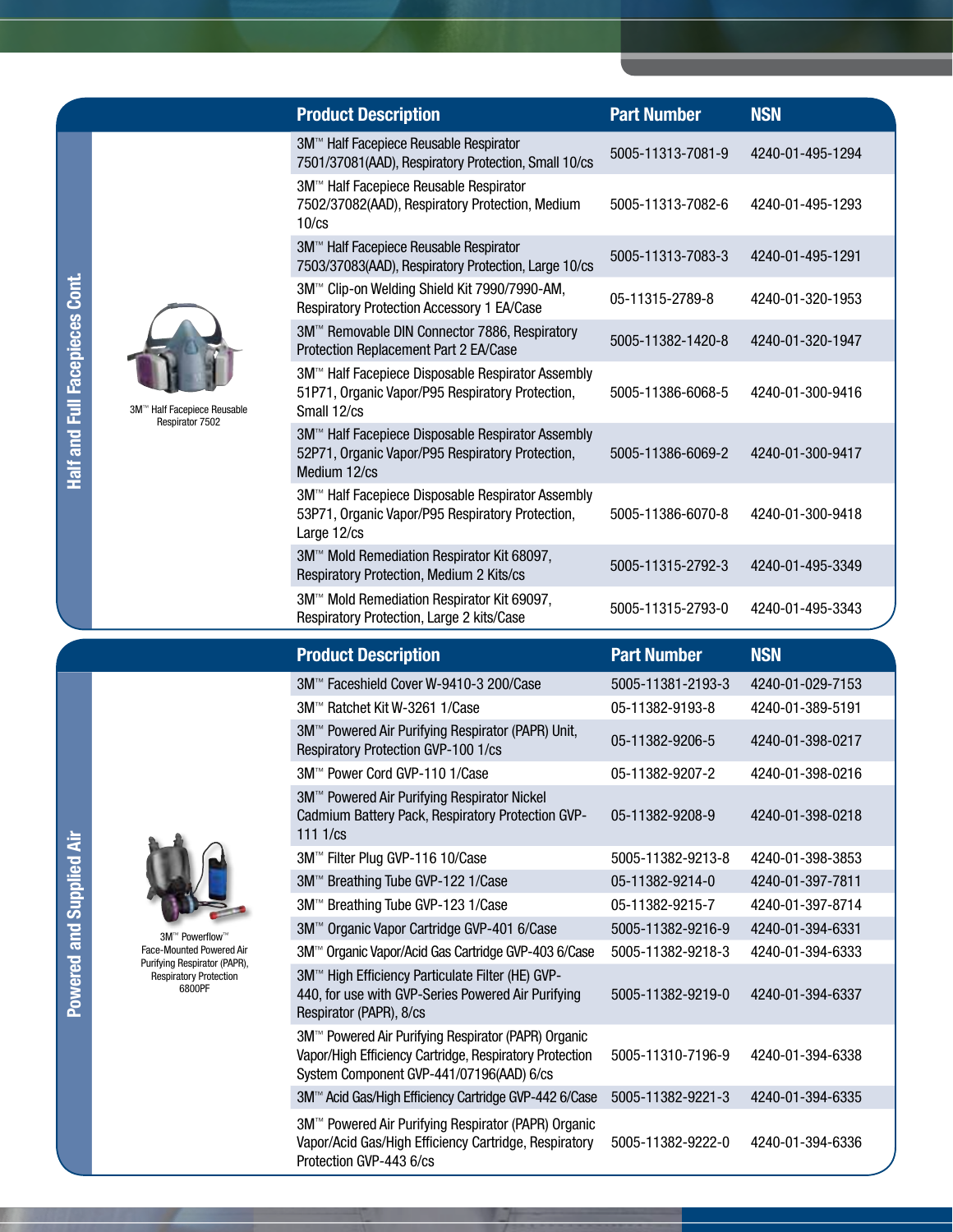| <b>Product Description</b>                                                                                                                           | <b>Part Number</b> | <b>NSN</b>       |
|------------------------------------------------------------------------------------------------------------------------------------------------------|--------------------|------------------|
| 3M™ Waist Belt GVP-117, Vinyl 1/Case                                                                                                                 | 05-11382-9223-2    | 4240-01-398-1518 |
| 3M™ Ammonia Cartridge GVP-404 6/Case                                                                                                                 | 5005-11382-9350-0  | 4240-01-470-3601 |
| 3M™ Formaldehyde Cartridge GVP-405 6/Case                                                                                                            | 5005-11382-9351-7  | 4240-01-470-3617 |
| 3M™ Ammonia/High Efficiency Cartridge GVP-444<br>6/Case                                                                                              | 5005-11382-9352-4  | 4240-01-470-3609 |
| 3M™ Waist Belt GVP-127/07152(AAD), Web 1/Case                                                                                                        | 05-11310-7152-0    | 4240-01-398-1520 |
| 3M™ Dual Airline Front-Mounted Adapter Kit SA-1000<br>1/Case                                                                                         | 05-11384-6270-3    | 4240-01-429-2718 |
| 3M <sup>™</sup> Dual Airline Air Regulating Valve Assembly SA-<br>1007/07153(AAD) 1/Case                                                             | 05-11310-7153-7    | 4240-01-429-2686 |
| 3M™ Dual Airline Back-Mounted Breathing Tube SA-<br>2500/07148(AAD) 1/Case                                                                           | 05-11310-7148-3    | 4240-01-429-1223 |
| 3M™ Dual Airline Back-Mounted Adapter Kit SA-2000<br>1/Case                                                                                          | 05-11384-6394-6    | 4240-01-429-2712 |
| 3M™ Dual Airline Back-Mounted Adapter Kit SA-2000LP,<br>Low Pressure 1/Case                                                                          | 05-11384-6395-3    | 4240-01-429-2682 |
| 3M™ DIN Port Adapter Assembly 6884, Respiratory<br>Protection Replacement Part 5 EA/Case                                                             | 5005-11385-4149-6  | 4240-01-479-1685 |
| 3M™ Faceshield Cover H-110-10/07042(AAD) 10/Case                                                                                                     | 5005-11310-7042-9  | 4240-01-479-0534 |
| 3M™ Faceshield Cover H-111-100/07043(AAD)<br>100/Case                                                                                                | 5005-11310-7043-6  | 4240-01-479-0536 |
| 3M™ Cap Suspension H-113-2 2/Case                                                                                                                    | 5005-11386-6089-0  | 4240-01-479-0539 |
| 3M™ Chin Strap H-114-2 2/Case                                                                                                                        | 5005-11386-6090-6  | 4240-01-479-0548 |
| 3M™ Hood H-410-10/07037(AAD), with Collar,<br>Tychem <sup>®</sup> QC 10/Case                                                                         | 5005-11310-7037-5  | 4240-01-479-0617 |
| 3M™ Hood Assembly H-412/07044(AAD), with Collar<br>and Hardhat, Tychem <sup>®</sup> QC 1/Case                                                        | 05-11310-7044-8    | 4240-01-479-0671 |
| 3M <sup>™</sup> Respirator Hood, Respiratory Protection H-420-<br>10, Inner Shroud 10/cs                                                             | 5005-11386-6098-2  | 4240-01-479-0678 |
| 3M™ Supplied Air Respirator Vortex Cooling<br>Assembly, Respiratory Protection System Component 05-11313-7018-0<br>V-100/37018(AAD) 1/cs             |                    | 4240-01-470-3905 |
| 3M™ Versaflo™ Vortemp™ Heating Assembly V-200<br>1/Case                                                                                              | 05-11386-6166-3    | 4240-01-470-3915 |
| 3M™ Versaflo™ Air Regulating Valve Assembly<br>V-300/37019(AAD) 1/Case                                                                               | 05-11313-7019-7    | 4240-01-470-3961 |
| 3M™ Versaflo™ Low Pressure Connector Assembly<br>V-400/37020(AAD) 1/Case                                                                             | 05-11313-7020-3    | 4240-01-470-3956 |
| 3M™ Breathing Tube Assembly H-115 1/Case                                                                                                             | 05-11386-6181-6    | 4240-01-479-0544 |
| 3M™ Replacement Breathing Tube H-116-2 2/Case                                                                                                        | 5005-11386-6182-8  | 4240-01-479-0546 |
| 3M™ Versaflo™ Chin Strap M-958/L-112 2/Case                                                                                                          | 5005-11386-6256-6  | 4240-01-470-3943 |
| 3M™ Portable Compressed Air Filter and Regulator<br>Panel 256-02-00, 50 cfm, 4 outlets, with Carbon<br><b>Monoxide Filtration and Monitor 1/Case</b> | 05-11386-6307-0    | 4240-01-470-3934 |
| 3M™ Sealed-Seam Respirator Hood, Respiratory<br>Protection H-610-5, Collar 5/cs                                                                      | 5005-11387-6550-2  | 4240-01-479-1175 |
| 3M™ Sealed-Seam Hood Assembly H-612, with<br>Collar and Hardhat, Tychem <sup>®</sup> SL 1/Case                                                       | 05-11387-6552-1    | 4240-01-479-1070 |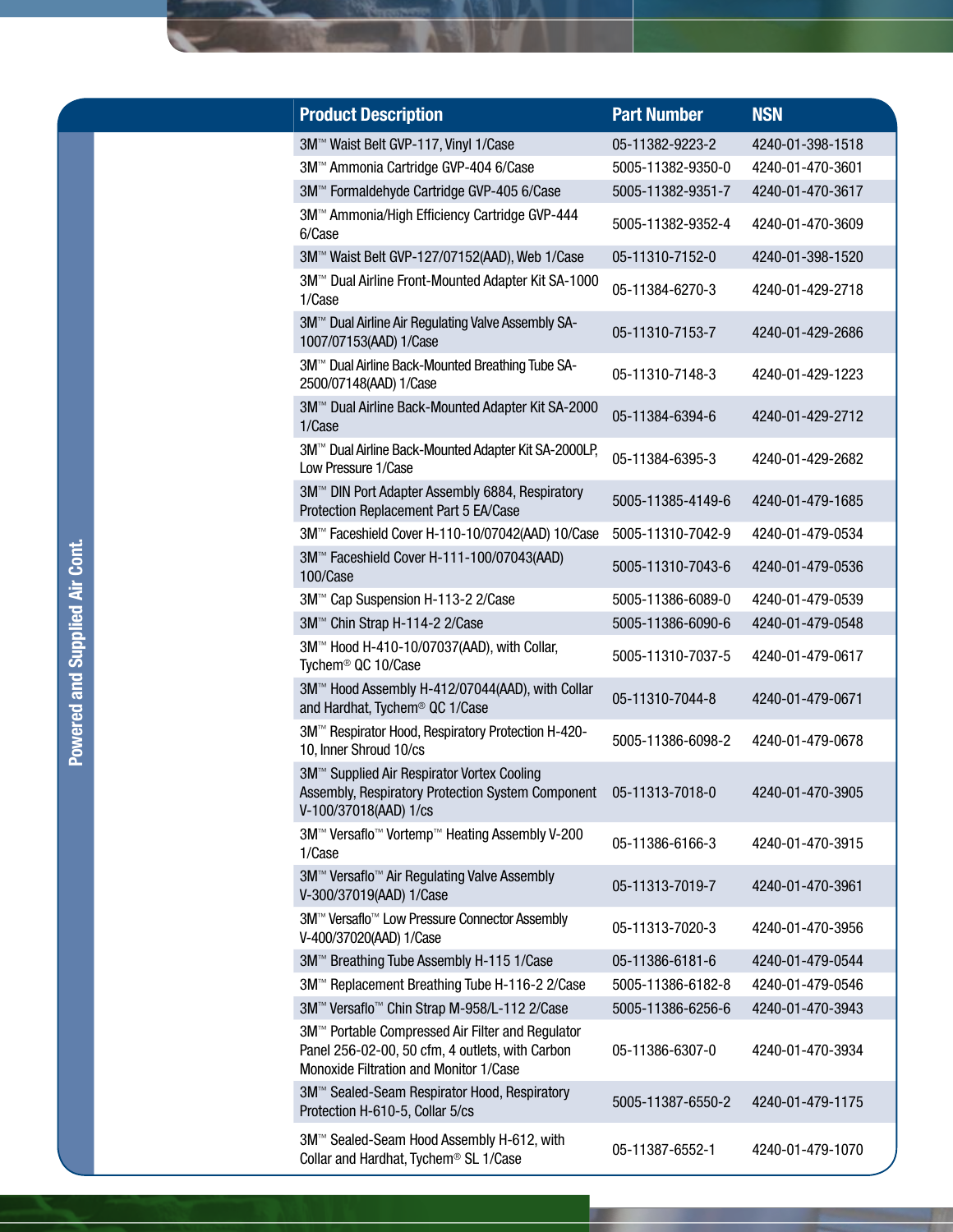| <b>Product Description</b>                                                                                                  | <b>Part Number</b> | <b>NSN</b>       |
|-----------------------------------------------------------------------------------------------------------------------------|--------------------|------------------|
| 3M™ DIN Cover 6882, Respiratory Protection<br>Replacement Part 5 EA/Case                                                    | 5005-11387-6629-5  | 4240-01-479-1705 |
| 3M™ Breathe Easy™ Turbo Powered Air Purifying<br>Respirator (PAPR) Unit 022-00-03R01 1/Case                                 | 05-11387-2194-7    | 4240-01-323-3674 |
| 3M <sup>™</sup> Powerflow <sup>™</sup> Replacement Motor Blower Assembly<br>024-00-02R01 1/Case                             | 05-11387-2203-6    | 4240-01-323-3673 |
| 3M™ Ammonia/Methylamine/High Efficiency<br>Cartridge 453-02-01R06, KP3 6/Case                                               | 5005-11387-2367-0  | 4240-01-310-8873 |
| 3M™ Organic Vapor/Hydrogen Fluoride/Sulfur<br>Dioxide/High Efficiency Cartridge 453-07-01R06,<br>ALP3 6/Case                | 5005-11387-2368-7  | 4240-01-511-9905 |
| 3M™ Smart Battery Charger 520-03-72, 5-Unit 1/Case                                                                          | 05-11387-2413-9    | 4240-01-418-2569 |
| 3M <sup>™</sup> Supplied Air Hose 526-01-21R01, 25 ft, Hansen<br>Fittings, High Pressure 1/Case                             | 05-11387-2444-3    | 4240-01-309-2200 |
| 3M™ High Efficiency Cartridge, Respiratory Protection<br>FR-57/453-03-02R06 6/cs                                            | 5005-11387-2917-7  | 4240-01-493-8721 |
| 3M™ Canister FR-40/453-03-03R06 6/Case                                                                                      | 5005-11387-2918-4  | 4240-01-493-8723 |
| 3M <sup>™</sup> DIN Air Director 6881, Respiratory Protection<br>Replacement Part 5 EA/Case                                 | 5005-11387-6699-8  | 4240-01-479-1679 |
| 3M™ DIN Port Base 6883, Respiratory Protection<br>Replacement Part 5 EA/Case                                                | 5005-11387-6700-1  | 4240-01-479-1684 |
| 3M™ Powerflow™ Face-Mounted Powered Air<br>Purifying Respirator (PAPR), Respiratory Protection<br>6800PF, Medium 1/cs       | 05-11387-6712-9    | 4240-01-479-1675 |
| 3M™ Powerflow™ Face-Mounted Powered Air<br>Purifying Respirator (PAPR), Respiratory Protection<br>6900PF, Large 1/cs        | 05-11387-6714-3    | 4240-01-479-1676 |
| 3M™ Breathe Easy™ Turbo Powered Air Purifying<br>Respirator (PAPR) NiMH Battery Pack, Respiratory<br>Protection BP-15 1/cs  | 05-11319-1644-9    | 4240-01-496-6106 |
| 3M™ Supplied Air Respirator Hose, Respiratory<br>Protection W-9435-50/07011(AAD) 1/cs                                       | 05-11310-7011-0    | 4240-01-169-7304 |
| 3M™ Supplied Air Hose W-9435-25/07010(AAD),<br>25 ft, 3/8 in ID, Industrial Interchange Fittings, High<br>Pressure 1/Case   | 05-11310-7010-3    | 4240-01-179-7957 |
| 3M™ Supplied Air Hose W-9435-100/07012(AAD),<br>100 ft, 3/8 in ID, Industrial Interchange Fittings, High<br>Pressure 1/Case | 05-11310-7012-7    | 4240-01-167-2799 |
| 3M <sup>™</sup> Filter Cartridge W-2811-10/07007(AAD) 10/Case                                                               | 5005-11310-7007-8  | 4240-01-029-7154 |
| 3M™ Versaflo™ Waist Belt W-2963/07045(AAD),<br>Cotton 1/Case                                                                | 05-11310-7045-5    | 4240-01-248-8136 |
| 3M™ Supplied Air Hose W-3020-100/07035(AAD),<br>100 ft, 1/2 in ID, Industrial Interchange Fittings, Low<br>Pressure, 1/Case | 05-11310-7035-6    | 4240-01-248-8165 |
| 3M™ Air Regulating Valve Kit W-3061 1/Case                                                                                  | 05-11382-1465-4    | 4240-01-248-8135 |
| 3M™ Supplied Air Hose W-3020-50/07034(AAD),<br>50 ft, 1/2 in ID, Industrial Interchange Fittings, Low<br>Pressure 1/Case    | 05-11310-7034-9    | 4240-01-248-8167 |
| 3M™ Shroud Assembly W-8052, Extended Length<br>1/Case                                                                       | 05-11382-1297-1    | 4240-01-247-2925 |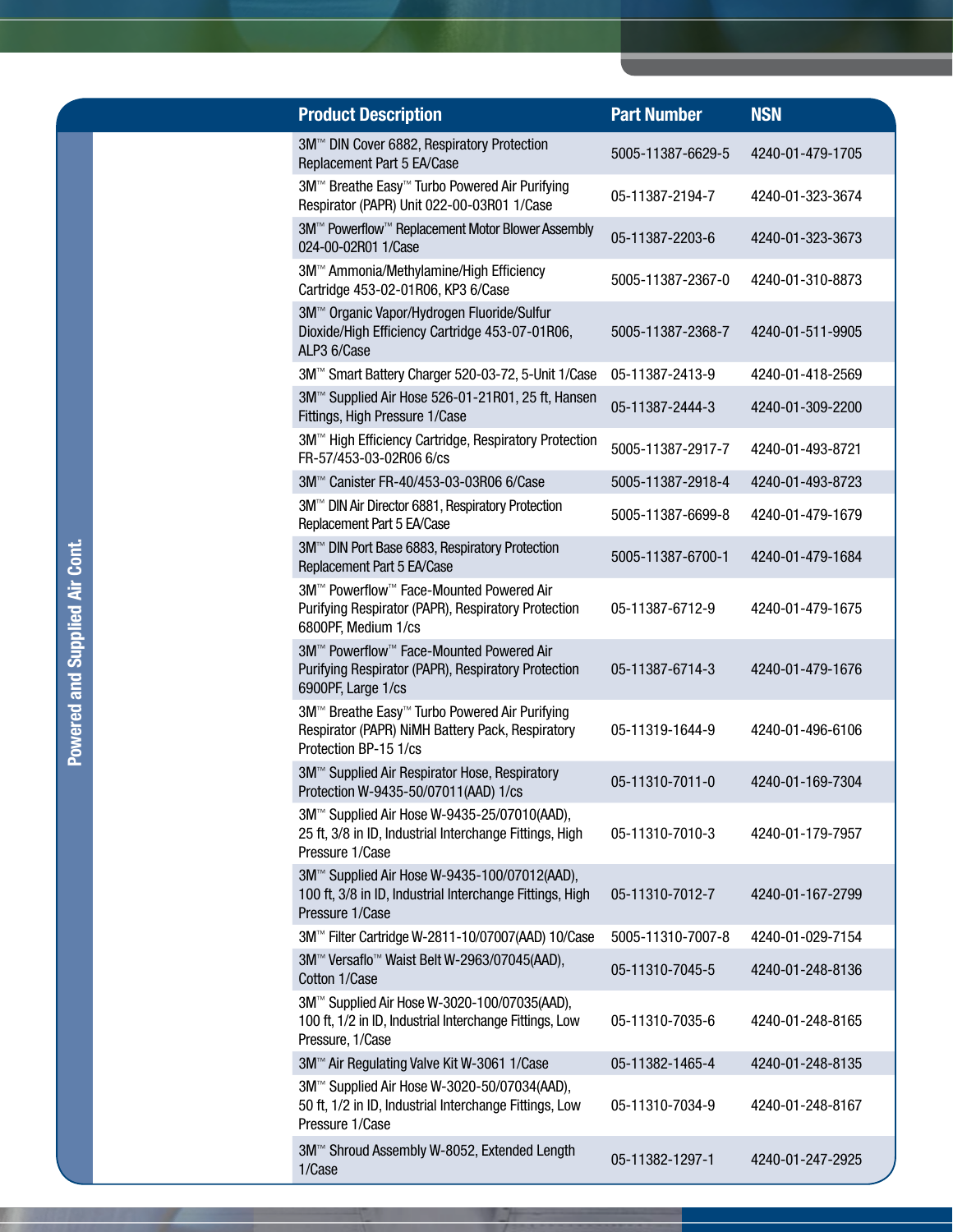| <b>Product Description</b>                                                                                                       | <b>Part Number</b> | <b>NSN</b>       |
|----------------------------------------------------------------------------------------------------------------------------------|--------------------|------------------|
| 3M™ Inner Faceshield W-8160-10 10/Case                                                                                           | 5005-11382-1306-5  | 4240-01-248-8134 |
| 3M™ Inner Shroud W-8020-2 2/Case                                                                                                 | 5005-11381-9222-3  | 4240-01-247-2923 |
| 3M <sup>™</sup> Head Suspension W-2878-2/07041(AAD) 2/Case                                                                       | 5005-11310-7041-2  | 4240-01-301-3099 |
| 3M™ Air Regulating Kit W-3197, Low Pressure 1/Case                                                                               | 05-11382-1326-8    | 4240-01-251-8165 |
| 3M™ Plug W-3198-2/07156(AAD), 1/2 in Body Size, 3/8<br>in FPT, Schrader 2/Case                                                   | 5005-11310-7156-3  | 4240-01-479-1716 |
| 3M™ Shroud Clamp W-8061-2 2/Case                                                                                                 | 5005-11381-9367-1  | 4240-01-247-2928 |
| 3M™ Versaflo™ Breathing Tube Cover<br>BT-922/W-3228-10, 10/case                                                                  | 05-11313-7311-2    | 4240-01-301-4378 |
| 3M™ Gasket Screw Kit W-8032 1/Case                                                                                               | 05-11382-1346-6    | 4240-01-314-4566 |
| 3M™ Whitecap™ Helmet Breathing Tube W-8003 1/Case                                                                                | 05-11382-1421-0    | 4240-01-328-8128 |
| 3M™ Whitecap™ Helmet Muffler Kit W-8006 1/Case                                                                                   | 05-11382-1423-4    | 4240-01-365-4760 |
| 3M™ Outer Faceshield W-8101-10 10/Case                                                                                           | 5005-11382-1584-7  | 4240-01-320-1941 |
| 3M™ Faceshield Cover W-8102-25 25/Case                                                                                           | 05-11382-1585-9    | 4240-01-320-1942 |
| 3M™ Faceshield Cover W-8102-250 250/Case                                                                                         | 5005-11382-1587-8  | 4240-01-320-1943 |
| 3M™ Faceshield Frame Assembly W-8112 1/Case                                                                                      | 05-11382-1590-3    | 4240-01-320-1930 |
| 3M™ Shoulder Strap W-3229, Vinyl 1/Case                                                                                          | 05-11382-1401-2    | 4240-01-314-4568 |
| 3M™ Pressure Demand Adapter W-3238 1/Case                                                                                        | 05-11382-1407-4    | 4240-01-314-4599 |
| 3M™ Hatshell W-3258-5/07039(AAD) 5 Hatshells/Case                                                                                | 5005-11310-7039-9  | 4240-01-320-9202 |
| 3M™ Snapcap Headband Assembly W-3257 1/Case                                                                                      | 05-11382-1560-6    | 4240-01-320-1938 |
| 3M™ Whitecap™ Abrasive Blasting Helmet Assembly<br>W-8100B, Black 1/Case                                                         | 05-11382-1294-0    | 4240-01-321-5804 |
| 3M™ Supplied Air Hose W-2929-25, 25 ft, 3/8 in ID,<br>Industrial Interchange Fittings, High Pressure, Coiled,<br>1/Case          | 05-11381-6209-2    | 4240-01-248-8163 |
| 3M™ Supplied Air Hose W-2929-50, 50 ft, 3/8 in ID,<br>Industrial Interchange Fittings, High Pressure, Coiled,<br>1/Case          | 05-11381-6210-8    | 4240-01-248-8164 |
| 3M™ Compressed Air Filter and Regulator Panel<br>W-2806/07006(AAD), 50 cfm, 3-5 outlets 1/Case                                   | 05-11310-7006-6    | 4240-01-029-7148 |
| 3M™ Breathe Easy™ Powered Air Purifying Respirator<br>Lithium Battery Pack, Respiratory Protection<br>520-04-57R01 1/cs          | 05-11387-2062-9    | 4240-01-496-6108 |
| 3M™ Air-Mate™ Powered Air Purifying Respirator<br>Nickel Cadmium Battery Pack, Respiratory<br>Protection 007-00-15R01 1/cs       | 05-11387-2063-6    | 4240-01-418-2568 |
| 3M™ Air-Mate <sup>™</sup> Breathing Tube Assembly,<br>Respiratory Protection BE-224 (Formerly<br>008-00-14R01) Light Duty 1/Case | 05-11387-2064-3    | 4240-01-418-6096 |
| 3M™ Air-Mate™ High Efficiency Particulate Filter,<br>Respiratory Protection 451-02-01R01 1/cs                                    | 05-11387-2071-1    | 4240-01-418-2634 |
| 3M™ Organic Vapor/High Efficiency Cartridge<br>453-00-01R06, AP3 6/Case                                                          | 5005-11387-2072-3  | 4240-01-308-5734 |
| 3M™ Formaldehyde/Chlorine/Hydrogen Chloride/<br>Sulfur Dioxide/High Efficiency Cartridge<br>453-01-01R06, EP3 6/Case             | 5005-11387-2073-0  | 4240-01-308-5735 |
| 3M™ Organic Vapor/Chlorine/Hydrogen Chloride/<br>Sulfur Dioxide/High Efficiency Cartridge 453-03-<br>01R06, AEP3 6/Case          | 5005-11387-2074-7  | 4240-01-323-3530 |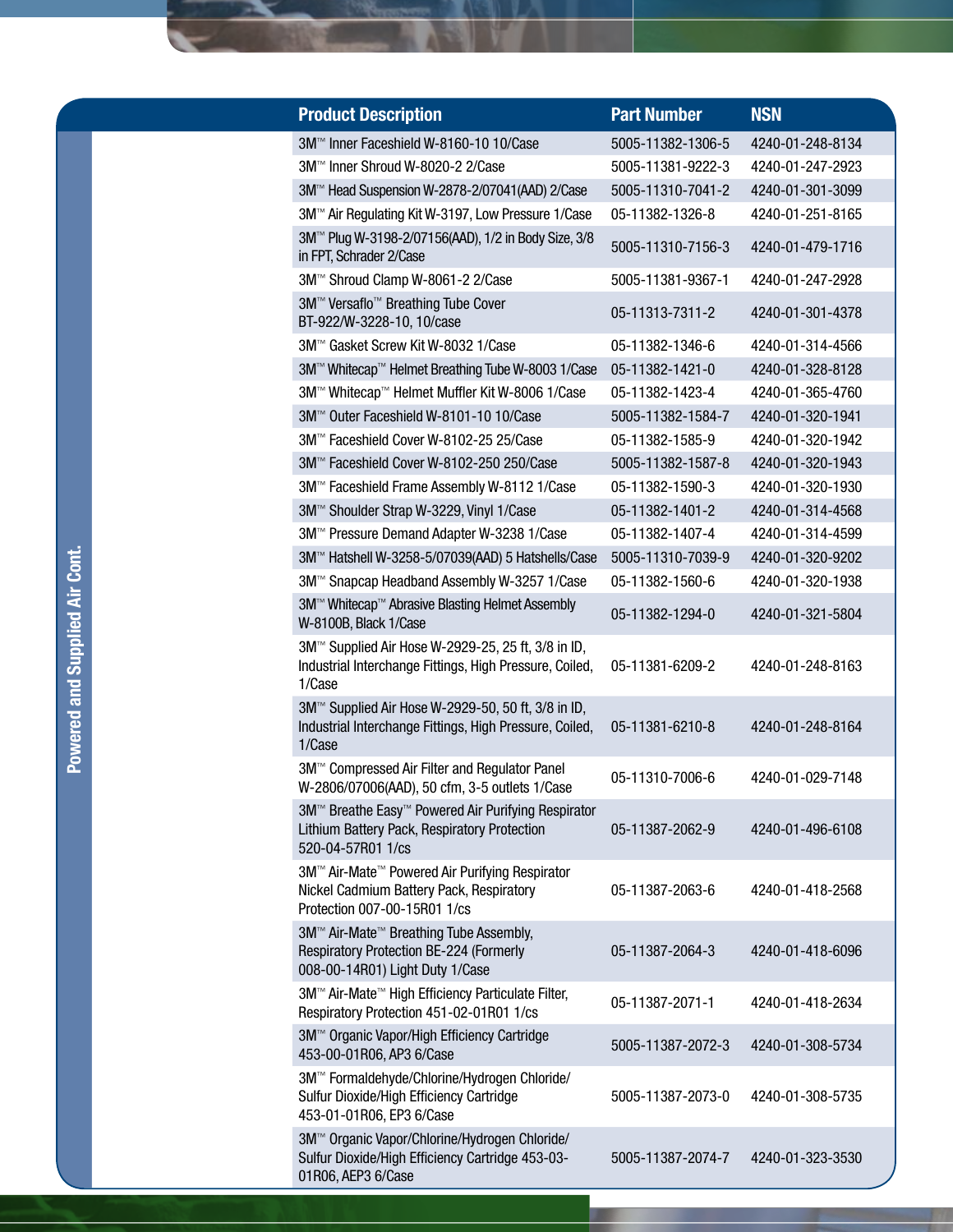| <b>Product Description</b>                                                                                  | <b>Part Number</b> | <b>NSN</b>       |
|-------------------------------------------------------------------------------------------------------------|--------------------|------------------|
| 3M™ Breathing Tube Assembly 520-01-77 1/Case                                                                | 05-11387-2081-0    | 4240-01-494-7750 |
| 3M™ White Respirator Hood, Respiratory Protection<br>BE-10-3 (Formerly 522-01-11R03), Regular 3/cs          | 5005-11387-2088-4  | 4240-01-312-0043 |
| 3M™ White Respirator Head Cover, Respiratory<br>Protection BE-12-3 (Formerly 522-02-00R03),<br>Regular 3/cs | 5005-11387-2090-7  | 4240-01-418-3012 |
| 3M™ White Respirator Head Cover, Respiratory<br>Protection BE-12L-3 (Formerly 522-02-01R03), Large<br>3/cs  | 5005-11387-2091-4  | 4240-01-418-2986 |
| 3M™ Head Cover BE-12B-3 (Formerly 522-02-02R03)<br>Blue, Regular, Tychem <sup>®</sup> QC 3/Case             | 5005-11387-2092-1  | 4240-01-418-2990 |
| 3M™ Smart Battery Charger, Respiratory Protection<br>520-03-73, Single Unit 1/cs                            | 05-11387-2105-3    | 4240-01-418-5086 |
| 3M™ Faceshield Cover W-9410-2, 5-1/2 in x 10-1/2<br>in 10/Case                                              | 5005-11381-2192-6  | 4240-01-188-0133 |
| 3M™ Heavy Duty Outer Shroud W-8062 1/Case                                                                   | 05-11382-1592-7    | 4240-01-320-1934 |
| 3M™ Filter Gasket W-3270-10 10/Case                                                                         | 5005-11382-1611-0  | 4240-01-356-8910 |
| 3M™ Ratchet Suspension W-2879 1/Case                                                                        | 05-11382-9164-8    | 4240-01-389-5478 |
| 3M™ Flow Meter GVP-113 1/Case                                                                               | 05-11382-9210-2    | 4240-01-398-0220 |
| 3M™ Filter Cover GVP-114 10/Case                                                                            | 5005-11382-9211-4  | 4240-01-398-1962 |
| 3M™ Acid Gas Cartridge GVP-402 6/Case                                                                       | 5005-11382-9217-6  | 4240-01-394-6334 |
| 3M™ Motor Blower Gasket GVP-101 10/Case                                                                     | 05-11382-9261-4    | 4240-01-398-1963 |
| 3M™ Formaldehyde/High Efficiency Cartridge<br><b>GVP-445 6/Case</b>                                         | 5005-11382-9353-1  | 4240-01-470-3619 |
| 3M™ Shoulder Strap GVP-128, Web 1/Case                                                                      | 05-11382-9367-3    | 4240-01-398-1517 |
| 3M™ Dual Airline Front-Mounted Adapter Kit SA-<br>1000LP, Low Pressure 1/Case                               | 05-11384-6271-0    | 4240-01-429-2702 |
| 3M™ Dual Airline Front-Mounted Breathing Tube<br>SA-1500/07147(AAD) 1/Case                                  | 05-11310-7147-6    | 4240-01-429-1221 |
| 3M™ Hood Assembly H-422, with Inner Shroud<br>and Hardhat, 1/Case                                           | 05-11386-6100-7    | 4240-01-479-0683 |
| 3M™ Faceseal, Respiratory Protection L-121-<br>5/37011(AAD) 5/cs                                            | 5005-11313-7011-6  | 4240-01-470-3896 |
| 3M™ Breathing Tube, Respiratory Protection<br>L-122/37012(AAD) 1/cs                                         | 05-11313-7012-8    | 4240-01-470-3882 |
| 3M™ Faceseal L-124-5, Flame Retardant 5/Case                                                                | 5005-11386-6118-7  | 4240-01-470-3894 |
| 3M™ Flame Retardant Welding Shroud L-125-2,<br><b>Respiratory Protection 2/cs</b>                           | 5005-11386-6119-4  | 4240-01-470-3919 |
| 3M™ Inner Shroud L-126-2 2/Case                                                                             | 5005-11386-6120-0  | 4240-01-470-3924 |
| 3M™ Welding Shroud L-127, Leather 1/Case                                                                    | 05-11386-6121-2    | 4240-01-470-3910 |
| 3M™ Shroud L-128-2, Cordura <sup>®</sup> Nylon 2/Case                                                       | 5005-11386-6122-4  | 4240-01-470-3923 |
| 3M™ Welding Bib L-129-2, Flame Retardant 2/Case                                                             | 5005-11386-6123-1  | 4240-01-470-3940 |
| 3M™ Wide-view Lens, Respiratory Protection<br>L-131-10/37013(AAD) 10/cs                                     | 5005-11313-7013-0  | 4240-01-470-3936 |
| 3M™ Wide-view Lens L-132-10, High Temperature<br>10/Case                                                    | 5005-11386-6126-2  | 4240-01-470-3941 |
| 3M™ Lens Cover L-133-25/37014(AAD) 25/Case                                                                  | 5005-11313-7014-7  | 4240-01-470-3948 |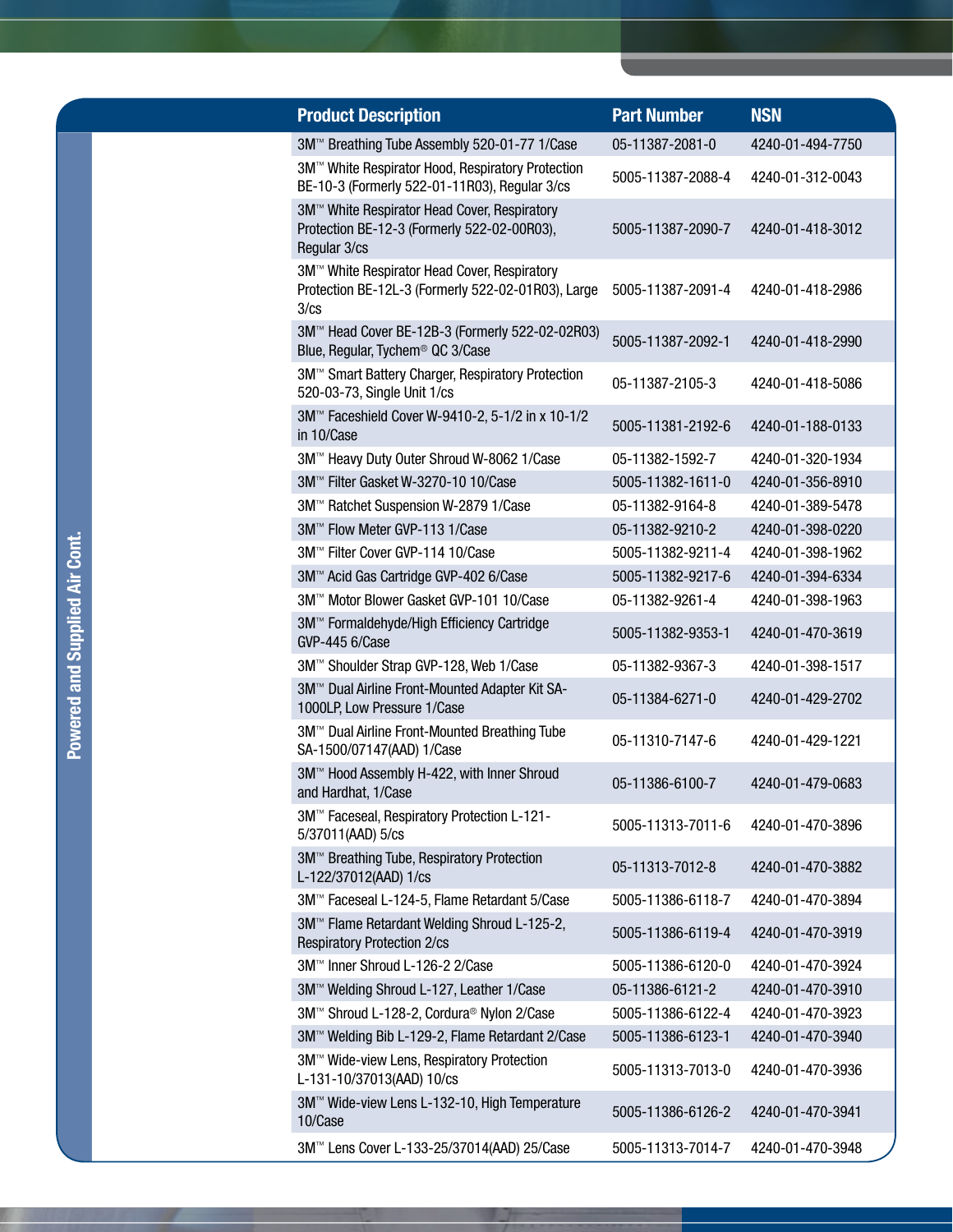| <b>Product Description</b>                                                                                                                                                          | <b>Part Number</b> | <b>NSN</b>       |
|-------------------------------------------------------------------------------------------------------------------------------------------------------------------------------------|--------------------|------------------|
| 3M™ Lens Cover L-133-100/37015(AAD) 100/Case                                                                                                                                        | 5005-11313-7015-4  | 4240-01-470-3949 |
| 3M™ Cover Plate L-152-5/37157(AAD) 5/Case                                                                                                                                           | 5005-11313-7157-1  | 4240-01-470-3863 |
| 3M™ Electronic Lens and Adapter L-156 1/Case                                                                                                                                        | 05-11386-6144-1    | 4240-01-470-3942 |
| 3M™ Shroud L-123-2 Tychem® QC 2/Case                                                                                                                                                | 5005-11386-6234-4  | 4240-01-470-3922 |
| 3M™ Safety Plate L-162-2/37159(AAD) 2/Case                                                                                                                                          | 5005-11313-7159-5  | 4240-01-470-3866 |
| 3M™ Head Pad L-116-2 2/Case                                                                                                                                                         | 5005-11386-6375-4  | 4240-01-470-3939 |
| 3M™ Faceseal L-120-5 5/Case                                                                                                                                                         | 5005-11386-6377-8  | 4240-01-470-3897 |
| 3M™ Air Deflector L-182 1/Case                                                                                                                                                      | 05-11386-6379-7    | 4240-01-470-3898 |
| 3M™ Chin Strap L-114-2, Reinforced 2/Case                                                                                                                                           | 5005-11386-6380-8  | 4240-01-470-3947 |
| 3M™ Head Gear Cover L-183/37017(AAD) 1/Case                                                                                                                                         | 05-11313-7017-3    | 4240-01-470-3950 |
| 3M <sup>™</sup> Sealed-Seam Hood Assembly H-611, with Collar<br>and Cap Suspension, Tychem <sup>®</sup> SL 1/Case                                                                   | 05-11387-6551-4    | 4240-01-479-1065 |
| 3M™ Breathing Tube 520-01-08R01 1/Case                                                                                                                                              | 05-11387-2169-5    | 4240-01-244-0112 |
| 3M™ Supplied Air Hose 526-01-06R01,100 ft, Hansen<br>Fittings, High Pressure, 1/Case                                                                                                | 05-11387-2442-9    | 4240-01-311-9762 |
| 3M™ Supplied Air Hose 526-01-11R01, 50 ft, Hansen<br>Fittings, High Pressure 1/Case                                                                                                 | 05-11387-2443-6    | 4240-01-309-2201 |
| 3M™ Flow Meter Adapter L-181 1/Case                                                                                                                                                 | 05-11387-2792-5    | 4240-01-470-3901 |
| 3M™ Breathing Tube Gasket 6876, Respiratory<br>Protection System Component 5 EA/Case                                                                                                | 5005-11387-6718-6  | 4240-01-479-1678 |
| 3M™ RRPAS™ (Rapid Response Powered Air Purifying<br>Respirator) System FR-40N69, with NiMH Battery,<br>3M™ Canister FR-40/453-03-03R06 and 3M™ Full<br>Facepiece 6900DIN 1/Case     | 05-11315-2655-6    | 4240-01-494-4590 |
| 3M™ RRPAS™ (Rapid Response Powered Air Purifying<br>Respirator System) FR-57L68, with Lithium Battery,<br>3M™ Cartridge FR-57/453-03-02R06 and 3M™ Full<br>Facepiece 6800DIN 1/Case | 05-11315-2656-3    | 4240-01-494-4560 |
| 3M™ RRPAS™ (Rapid Response Powered Air Purifying<br>Respirator System) FR-57L69, with Lithium Battery,<br>3M™ Cartridge FR-57/453-03-02R06 and 3M™ Full<br>Facepiece 6900DIN 1/Case | 05-11315-2658-7    | 4240-01-494-4604 |
| 3M™ Airline Adapter Kit W-3060-25 1/Case                                                                                                                                            | 05-11382-1286-5    | 4240-01-248-8168 |
| 3M™ Airline Adapter Kit W-3060-50 1/Case                                                                                                                                            | 05-11382-1287-2    | 4240-01-248-8169 |
| 3M™ Airline Adapter Kit W-3060-100 1/Case                                                                                                                                           | 05-11382-1288-9    | 4240-01-248-8170 |
| 3M™ Supplied Air Hose W-3020-25/07033(AAD),<br>25 ft, 1/2 in ID, Industrial Interchange Fittings, Low<br>Pressure 1/Case                                                            | 05-11310-7033-2    | 4240-01-248-8166 |
| 3M™ Shroud Assembly W-8051, Standard Length<br>1/Case                                                                                                                               | 05-11382-1296-4    | 4240-01-247-2924 |
| 3M™ Shroud Assembly W-8251, Leather 1/Case                                                                                                                                          | 05-11382-1300-8    | 4240-01-248-8133 |
| 3M™ Outer Faceshield W-8035-10 10/Case                                                                                                                                              | 5005-11382-1484-0  | 4240-01-247-2351 |
| 3M™ Faceshield Cover W-8045-25, Clear 25/Case                                                                                                                                       | 05-11382-1303-9    | 4240-01-247-8250 |
| 3M™ Faceshield Cover W-8045-250, Clear 250/Case                                                                                                                                     | 5005-11382-1485-7  | 4240-01-247-8251 |
| 3M™ Shroud W-8056-2, Standard Length 2/Case                                                                                                                                         | 5005-11382-1309-6  | 4240-01-247-2929 |
| 3M™ Shroud W-8057-2, Extended Length 2/Case                                                                                                                                         | 5005-11382-1310-2  | 4240-01-247-2930 |
| 3M™ Welding Inner Shroud W-8220, Nomex <sup>®</sup> 1/Case                                                                                                                          | 05-11382-1314-5    | 4240-01-248-8149 |

3M™ RRPAS™ (Rapid Response Powered Air Purifying Respirator) System FR-40N69, with NiMH Battery, 3M™ Canister FR-40/453-03-03R06 and 3M™ Full Facepiece 6900DIN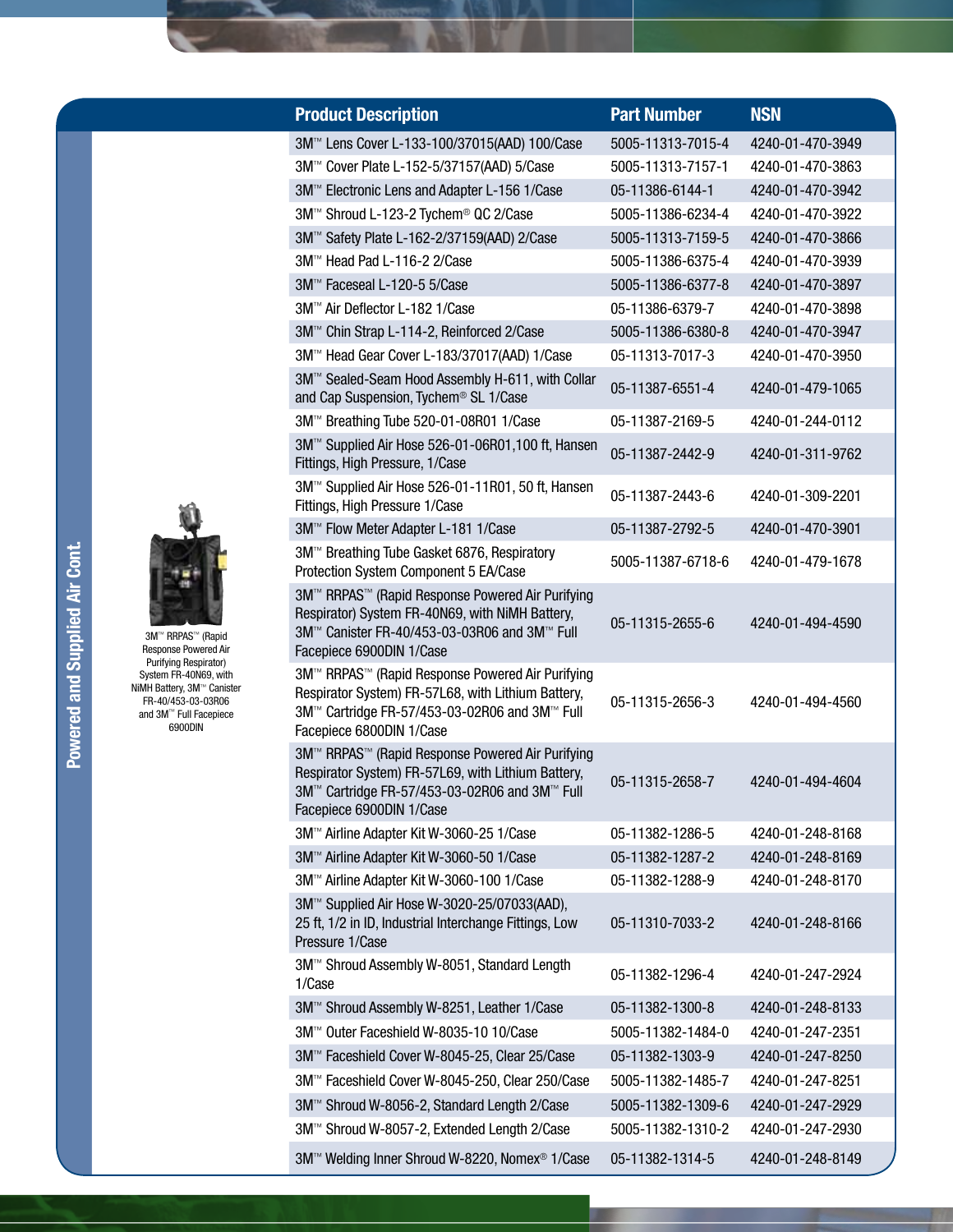| <b>Product Description</b>                                                                                                | <b>Part Number</b> | <b>NSN</b>       |  |
|---------------------------------------------------------------------------------------------------------------------------|--------------------|------------------|--|
| 3M™ Faceshield Brim W-8015-5 5/Case                                                                                       | 5005-11382-1320-1  | 4240-01-247-2922 |  |
| 3M™ Inner Shell Assembly W-8005 1/Case                                                                                    | 05-11382-1321-3    | 4240-01-247-7260 |  |
| 3M™ Chin Strap W-2913-2 2/Case                                                                                            | 5005-11381-7555-4  | 4240-01-249-8919 |  |
| 3M™ Socket W-3182-2, 1/4 in Body Size, 3/8 in MPT,<br>Schrader 2/Case                                                     | 5005-11382-1478-9  | 4240-01-479-1704 |  |
| 3M™ Schrader Plug W-3183-2, 1/4 in Body Size, 1/4<br>in FPT, Schrader 2 Plugs/Pkg                                         | 5005-11382-1479-6  | 4240-01-479-1706 |  |
| 3M™ Socket W-3185-2, 1/4 in Body Size, 1/4 in FPT,<br>Schrader 2/Case                                                     | 5005-11382-1481-9  | 4240-01-479-1710 |  |
| 3M <sup>™</sup> Versaflo <sup>™</sup> Plug W-3186-2, 1/4 in Body Size, 1/4 in<br><b>MPT Schrader 2/Case</b>               | 5005-11382-1482-6  | 4240-01-479-1714 |  |
| 3M™ Connector W-3195, Low Pressure 1/Case                                                                                 | 05-11382-1324-4    | 4240-01-251-8167 |  |
| 3M™ Versaflo™ Plug W-3251-2, 1/2 in Body Size,<br>1/4 in MPT, Schrader 2/Case                                             | 5005-11382-1327-0  | 4240-01-479-1721 |  |
| 3M™ Socket W-3199-2/07157(AAD), 1/2 in Body Size,<br>3/8 in FPT, Schrader 2/Case                                          | 5005-11310-7157-0  | 4240-01-479-1717 |  |
| 3M™ Breathing Tube W-3188 1/Case                                                                                          | 05-11381-9312-6    | 4240-01-380-4942 |  |
| 3M™ Frame and Latch Assembly W-8110 1/Case                                                                                | 05-11382-1586-6    | 4240-01-320-1944 |  |
| 3M™ Exhalation Valve Spring W-3233-10 10/Case                                                                             | 5005-11382-1406-2  | 4240-01-314-4571 |  |
| 3M™ Pressure Demand O-ring W-3236-10, Silicone<br>10/Case                                                                 | 5005-11382-1405-5  | 4240-01-314-4597 |  |
| 3M™ Belt Clip Assembly W-3239 1/Case                                                                                      | 05-11382-1403-6    | 4240-01-314-4600 |  |
| 3M™ Whitecap™ Helmet Air Guide W-8004 1/Case                                                                              | 05-11382-1422-7    | 4240-01-314-4564 |  |
| 3M™ Faceshield Frame Gasket Kit W-8113-4 4/Case                                                                           | 5005-11382-1591-5  | 4240-01-320-1931 |  |
| 3M™ Heavy Duty Faceshield Screen W-8116-2 2/Case                                                                          | 5005-11382-1515-1  | 4240-01-320-1933 |  |
| 3M™ Supplied Air Hose W-2929-100, 100 ft, 3/8 in ID,<br>Industrial Interchange Fittings, High Pressure, Coiled,<br>1/Case | 05-11381-6207-8    | 4240-01-247-1317 |  |
| 3M™ Airline Adapter W-3187 1/Case                                                                                         | 05-11382-1289-6    | 4240-01-380-4955 |  |
| 3M™ Powerflow™ High Efficiency SP3 Particulate<br>Filter, Respiratory Protection System Component<br>450-01-01R20 20/cs   | 5005-11387-2003-7  | 4240-01-323-3526 |  |
| 3M™ Head Cover BE-12LB-3 (Formerly 522-02-<br>03R03) Blue, Large, Tychem <sup>®</sup> QC 3/Case                           | 5005-11387-2093-8  | 4240-01-418-3003 |  |